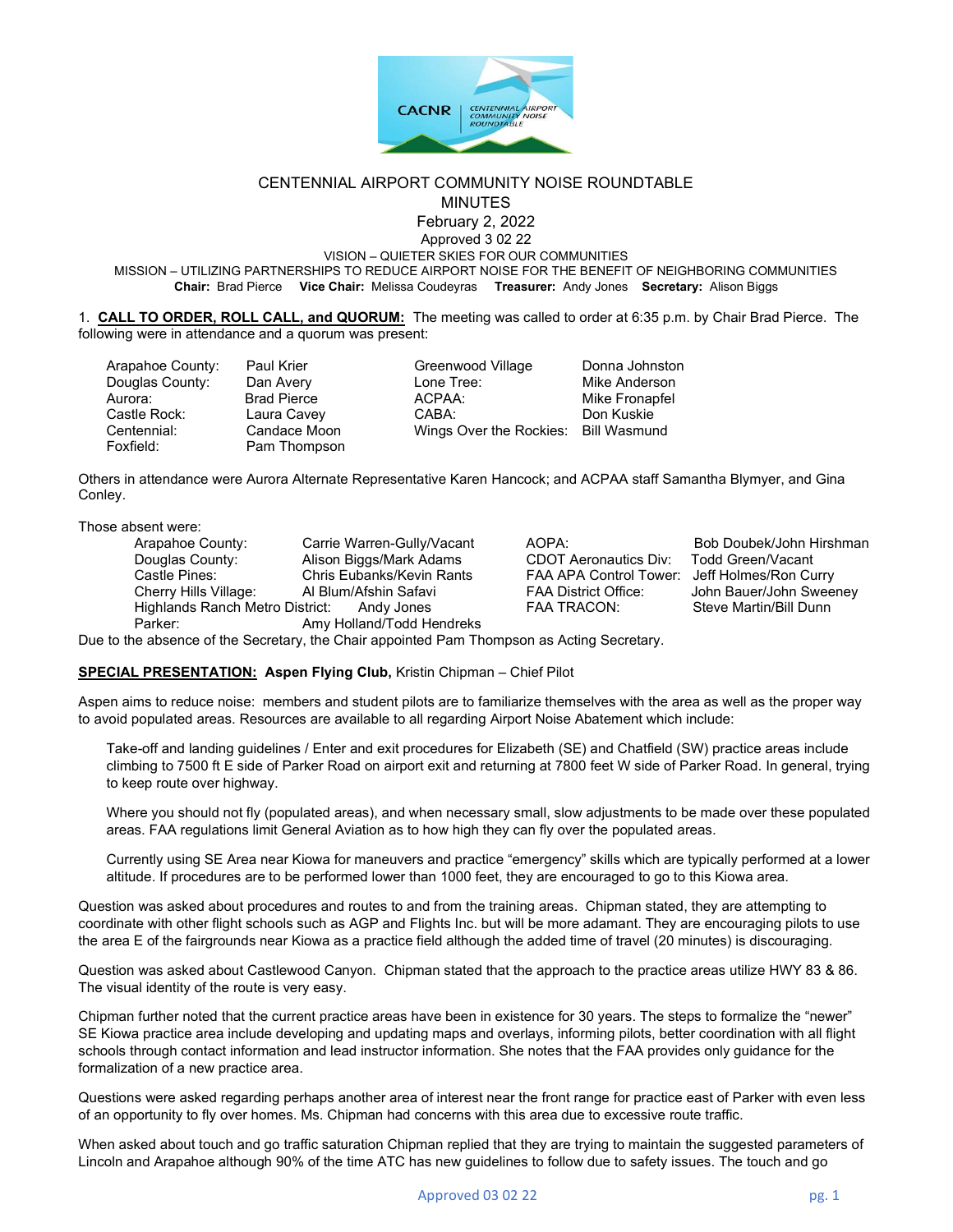pattern tends to be full, thus diverting 20-30% of their practices to other airports. Night flights required by pilots are limited with progressive travel, for example - West Broomfield, Longmont, Fort Collins etc., therefore landing at each airport.

Chipman provided a link demonstrating the practice boxes which is used by the pilots: https://amflight.wpengine.com/wpcontent/uploads/2018/07/Practice-Area-tutorial-and-quiz.pdf She also referenced the link to the Noise Abatement Guidelines: https://www.centennialairport.com/media/attachments/2021/01/19/voluntary\_noise\_abatement\_guidelines.pdf

ACPAA / CANCR would be happy to help facilitate any discussions needed to assist Chipman in coordinating efforts.

#### 2. PUBLIC COMMENT:

A. VIRTUAL/IN-PERSON MEETING ATTENDEES - Kim Hellweg of Elizabeth thanked Chipman for the information provided. Questions revolved around the coordination of the training areas and the expansion to other areas to reduce activity and noise. Chipman stated they will experiment with a due East exit out of Centennial Airport to help mitigate noise. This may be difficult due to visual references and landmarks as well as route traffic. She will also brainstorm ways to sign up for practice box or staggering times by coordinating with flight schools to reduce overload in that area. Chipman will attend future CANCR meetings to update us on any progress.

B. FROM CACNR EMAIL ADDRESS – An email received and the response to it had been included in the meeting materials packet and was noted.

3. CONSENT AGENDA: A. & B. - DRAFT MINUTES AND TREASURER'S REPORT - The Consent Agenda included the January 5, 2022 draft CACNR minutes; and a Treasurer's Report dated January 31, 2022 which showed a balance of \$28,015.75. The Consent Agenda also included the December/Year End 2021 Noise Report. On the motion of Donna Johnston, duly seconded, the Consent Agenda was approved.

C. **NOISE REPORT** – The December/2021 Year End Noise Report included the following information:<br>I Local Operations: Year End – 136,691 December –10,009 November 10,954 Total Local Operations: Year End – 136,691 December –10,009 November 10,954<br>Total 2021 Operations: Year End – 314.071 Total 2021 Operations:

| December - 23,106<br>Noise Events: |  |  |
|------------------------------------|--|--|
|------------------------------------|--|--|

| <b>December Totals:</b> | December 60 - 69 db:    | December 70-79 db:    | December 80-89 db:  |
|-------------------------|-------------------------|-----------------------|---------------------|
| 6.202 Meridian          | 4,992 Meridian          | 2.041 Golf Course     | 537 Airport East    |
| 5.626 Golf Course       | 3.402 Golf Course       | 1.159 Meridian        | 172 Golf Course     |
| 2,850 State Park        | 2.069 State Park        | 757 State Park        | 46 Meridian         |
| 2,373 Airport East      | 1.526 Parker            | 674 Airport East      | 24 State Park       |
| 1.745 Parker            | 1,280 Grandview Estates | 217 Parker            | 5 Grandview Estates |
| 1.466 Grandview Estates | 1,083 Airport East      | 181 Grandview Estates | 4 Greenwood Village |
| 794 Castle Rock         | 734 Castle Rock         | 80 Greenwood Village  | 2 Parker            |
| 774 Greenwood Village   | 690 Greenwood Village   | 59 Castle Rock        | 2 Lone Tree         |
| 630 Lone Tree           | 605 Lone Tree           | 32 Lone Tree          | 1 Castle Rock       |
| 362 Hunters Hill        | 341 Hunters Hill        | 21 Hunters Hill       | 1 Sagebrush Park    |
| 163 Sagebrush Park      | 147 Sagebrush Park      | 15 Sagebrush Park     | - Castle Pines      |
| 112 Castle Pines        | 103 Castle Pines        | 9 Castle Pines        | - Hunters Hill      |

August noise events in the 90+ decibel range were: Airport East – 79 Golf Course – 11 Meridian – 5

## Noise Complaints and Numbers of Households: December – 365 & 32

**December Complaints:** December Households:<br>162 Greenwood Village 8 0nincorporated Arapa

- 
- 69 Centennial 7 Other 2012
- 49 Castle Rock 5 Greenwood Village 34 Unincorporated Arapahoe County
- 19 Other 2 Aurora
- 18 Aurora 2 Centennial
- 12 Unincorporated Douglas County **2 2 Lone Tree**
- 2 Lone Tree 1 Castle Rock
- Year to Date, at the end of 2021, there had been 12,865 complaints from 363 households: Complaints: Households:
- 3,469 Unincorporated Douglas County (27%)<br>3,323 Unincorporated Arapahoe County (26%) 106 Unincorporated Arapahoe County (29%)
- 3,323 Unincorporated Arapahoe County (26%)
- 
- 
- 1,261 Centennial (10%) 35 Other (10%) 1,167 Castle Rock (9%) 27<br>662 Other (5%) 27
- 
- 
- 488 Aurora (4%) 12 Lone tree (3%) 199 Highlands Ranch (1.5%) 11 Aurora (3%)
- 
- 
- 40 Denver (0.3%) 7
- 
- 34 Castle Pines (0.3%) 34 Castle Pines (0.3%) 34 Cherry Hills Village (0.3%)<br>2 Cherry Hills Village (0.02%) 3 2 Cherry Hills Village (0.3%) 2 Cherry Hills Village (0.02%) 1

8 Unincorporated Arapahoe County

- 
- -
	-
- 2,079 Greenwood Village (16%) 40 Unincorporated Douglas County (11%)
	-
	-
	- 662 Other (5%) 17 Denver (5%)
		-
		-
		- 9 Highlands Ranch (2.5%)
		-
	- 52 Lone Tree (0.4%) <br>40 Denver (0.3%) 7 Castle Rock 2(%) 7 Castle Rock 2(%)
		-
		-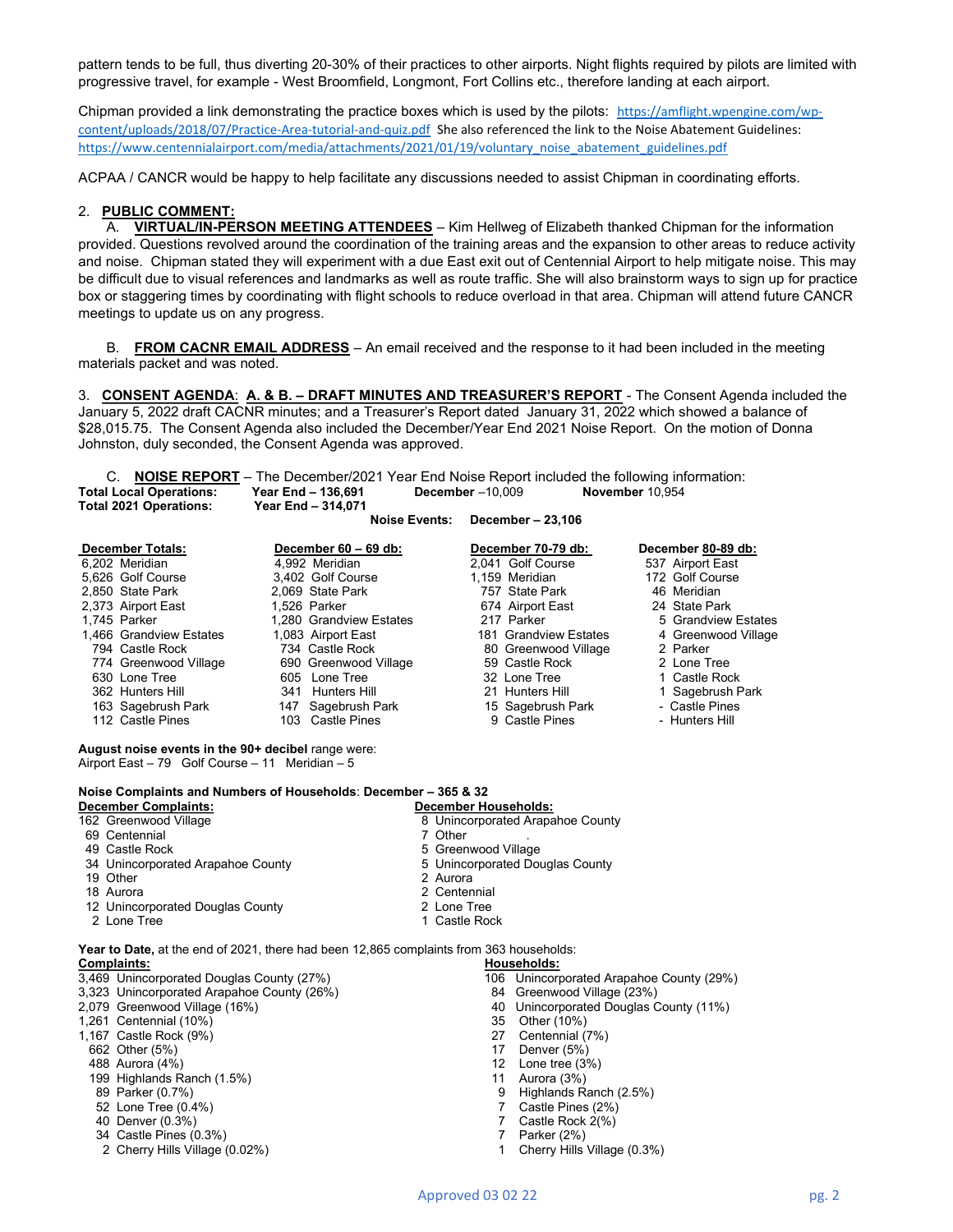December had responses requested from 23 noise complaints, with 19 of those made by email and 4 made by phone. Year to date at the end of December 2021, there had been 1,291 responses requested, with 708 requests made by email and 583 by telephone.

329 complaints in December were about flights during day hours (90%); 36 were about night flights (10%). By the end of 2021, of the 12,865 complaints made, 11,685 (91%) had been about daytime flights, and 1,206 (9%) had been about nighttime flights.

Year to date at the end of December, the top five complaining households were in:

2,494 Unincorporated Douglas County (19%) 1,370 Unincorporated Arapahoe County (11%)

1,455 Greenwood Village (11%) 1,283 Unincorporated Arapahoe County (10%)

1,128 Castle Rock (9%)

## Props accounted for 85% of the complaints by aircraft type in December, while jets accounted for 17% of the complaints, and 1% were about helicopters.

Departures were responsible for 49% of the complaints in December. Arrivals were responsible for 31% of the complaints, and Training was responsible for 14% of the complaints in December. 6% were unknown.

A graph was provided showing the **previous 35 years' operations v. noise complaints** (with and without the #1 complaining household removed since 2014). The dramatic drop in operations due to Covid during 2020 was in evidence, as was a not-asdramatic drop in complaints during that time. 2021 complaints by aircraft type: Prop – 77%; Jet – 21%; Helicopters – 2%. 2021 complaints by operation type: Departures – 49%; Training – 28%; Arrivals – 23%.

The December and Year to Date complaint maps were not provided with this report. A Radar Track Density Map was also not available.

4. ITEMS REMOVED FROM CONSENT AGENDA: Although it had been approved with the Consent Agenda, question was asked if any of the CACNR invoices sent to its Regular Members' Representatives had been paid. That information was not readily available, but could be provided after the meeting.

# 5. COMMITTEE REPORTS:

# A. EXECUTIVE / WORK PLAN COMMITTEES -

1. Flight Schools Meeting Follow-Up. Part of the follow-up from that meeting included the presentation made at this meeting by Aspen Flying Club Chief Pilot Kristin Chipman. The Executive Committee would be reviewing the plan of action as drafted by Jason Schwartz.

2. Invoices had been sent out and received by all but two jurisdictions; Arapahoe County and Castle Rock. Follow-up would be done.

3. Motion was made by Donna Johnston to ratify the appointment of Paul Krier as Vice Chair to fill the unexpired term of Melissa Coudeyras. Motion seconded and carried.

B. COMMUNITY OUTREACH – Mike Anderson indicated he would coordinate a meeting of this committee.

C. FLY QUIET - Bill Wasmund had submitted a written report, included in the meeting materials packet. Exploration of the original idea of incentivizing pilots to fly quietly had shown to be not simply addressed. One idea for consideration included some financial assistance to flight schools for propeller conversions and engine mufflers. Funding for such a program might come from the airport, or possibly CACNR, so the topic would need much further exploration. There was agreement incentive programs need to be realistic and have realistic goals. Wasmund indicated he would be seeking information from others attending the UC Davis Noise and Emissions Symposium about both general and specific incentive programs that have or have not worked elsewhere. One example would be the type of rewards Van Nuys, CA provides to pilots for compliance with what kind of criteria, and if the program is considered successful.

Other items provided in the written report included work the Committee was doing to examine how and what knowledge other airports glean from their noise-related systems, and how it is used. One example given was Dekalb Peachtree Airport, Atlanta, which, on its website, publishes the name and address of each noise hotline caller, and publishes the name and tail number of violation aircraft which is compiled by their noise monitoring system.

D. NOISE MONITORS - The Committee had not met, but efforts continue to work with airport staff to examine data CACNR receives from the noise monitors and explore improvements to meet current needs.

## E. WORK PLAN – No report.

## 6. FAA REPORTS: A. CENTENNIAL (APA) AIR TRAFFIC CONTROL TOWER - No report